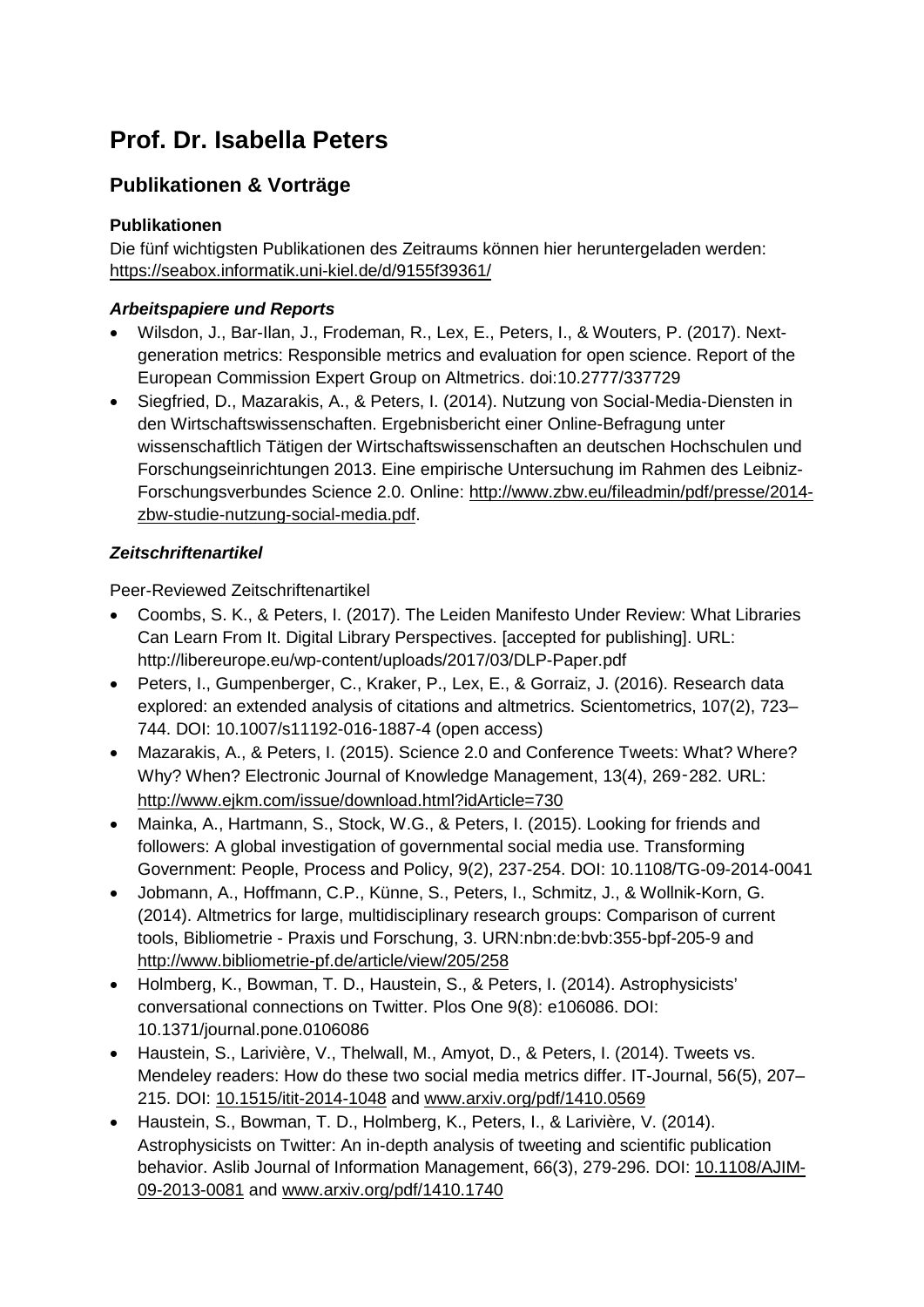- Haustein, S., Peters, I., Bar-Ilan, J., Priem, J., Shema, H., & Terliesner, J. (2014). Coverage and adoption of altmetrics sources in the bibliometric community. Scientometrics, 101(2), 1145-1163. DOI: 10.1007/s11192-013-1221-3
- Haustein, S., Peters, I., Sugimoto, C. R., Thelwall, M., & Larivière, V. (2014). Tweeting biomedicine: An analysis of tweets and citations in the biomedical literature. Journal of the American Society for Information Science and Technology, 65(4), 656-669. DOI: 10.1002/asi.23101
- Mainka, A., Hartmann, S., Orszullok, L., Peters, I., Stallmann, A., & Stock, W. G. (2013). Public libraries in the knowledge society: Core services of libraries in informational world cities. Libri, 63(4), 295–319. DOI: 10.1515/libri-2013-0024

Sonstige Zeitschriftenartikel

- Warner, J., Ibekwe-SanJuan, F., Peters, I., Windfeld Lund, N., & Buckland, M. (2017). Tomato tomahto: European perspectives on information science. Bulletin of the Association for Information Science and Technology. 43, 3, 2017, pp.45-48. URL: [https://www.asist.org/files/bulletin/feb-17/Bulletin\\_FebMar2017.pdf](https://www.asist.org/files/bulletin/feb-17/Bulletin_FebMar2017.pdf)
- Peters, I., & Mazarakis, A. (2016). Twittern bei wissenschaftlichen Konferenzen: Männer sind anders, und Frauen auch. BIT Online, 19(5), 418-422. URL: [http://www.b-i-t](http://www.b-i-t-online.de/heft/2016-05/fachbeitrag-peters.pdf)[online.de/heft/2016-05/fachbeitrag-peters.pdf](http://www.b-i-t-online.de/heft/2016-05/fachbeitrag-peters.pdf)
- Peters, I. (2016). Homo digitalis…und die Frage: Wie reagiert die Gesellschaft auf die stetige Digitalisierung? Digitus, 1, 18-19.
- Lewandowski, D., Peters, I., Schmitz, J., Trkulja, V., & Weller, K. (2016). 30 Jahre Password. Ein informetrischer Rückblick auf Password. Password, 1, 6-8.
- Peters, I. (2015). Soziale Netzwerke für Wissenschaftler: Anreize und Mehrwerte schaffen für die wissenschaftliche Kommunikation. Bibliotheksdienst, 49(10-11), 1000- 1009. DOI: 10.1515/bd-2015-0120
- Siegfried, D., Mazarakis, A., & Peters, I. (2015). Social Media und deren Nutzung in den Wirtschaftswissenschaften. WiSt – Wirtschaftswissenschaftliches Studium, 44(8), 469- 472.
- Peters, I., Scherp, A., & Tochtermann, K. (2015). Science 2.0 and Libraries Convergence of two sides of the same coin at ZBW – Leibniz Information Centre for Economics. IEEE Computer Society Special Technical Community on Social Networking E-Letter, 3(1). URL: [http://stcsn.ieee.net/e-letter/stcsn-e-letter-vol-3-no-1/science-2-0](http://stcsn.ieee.net/e-letter/stcsn-e-letter-vol-3-no-1/science-2-0-and-libraries) [and-libraries](http://stcsn.ieee.net/e-letter/stcsn-e-letter-vol-3-no-1/science-2-0-and-libraries)
- Peters, I. (2015). Wechsel der Moderatoren. Deutsche Universitätszeitung, 71(6), 65-67.

## **Buchkapitel**

- Weller, K., & Peters, I. (in press). Social media in scholarly communication. In J. Burgess, T. Poell, & A. Marwick (Eds.), Handbook of Social Media. London, UK: Sage Publications Ltd.
- Puschmann, C., & Peters, I. (2015). Informationsverbreitung in sozialen Medien. In J.-H. Schmidt & M. Taddicken (Eds.), Handbuch Soziale Medien. Wiesbaden, Germany: Springer VS. DOI: 10.1007/978-3-658-03895-3\_12-1
- Peters, I., & Heise, C. (2014). Soziale Netzwerke für Forschende: Eine Einführung. CoScience - Gemeinsam forschen und publizieren mit dem Netz. URL: [https://osl.tib.eu/w/Handbuch\\_CoScience/Online-Profil-\\_und\\_Netzwerk-Dienste](https://osl.tib.eu/w/Handbuch_CoScience/Online-Profil-_und_Netzwerk-Dienste)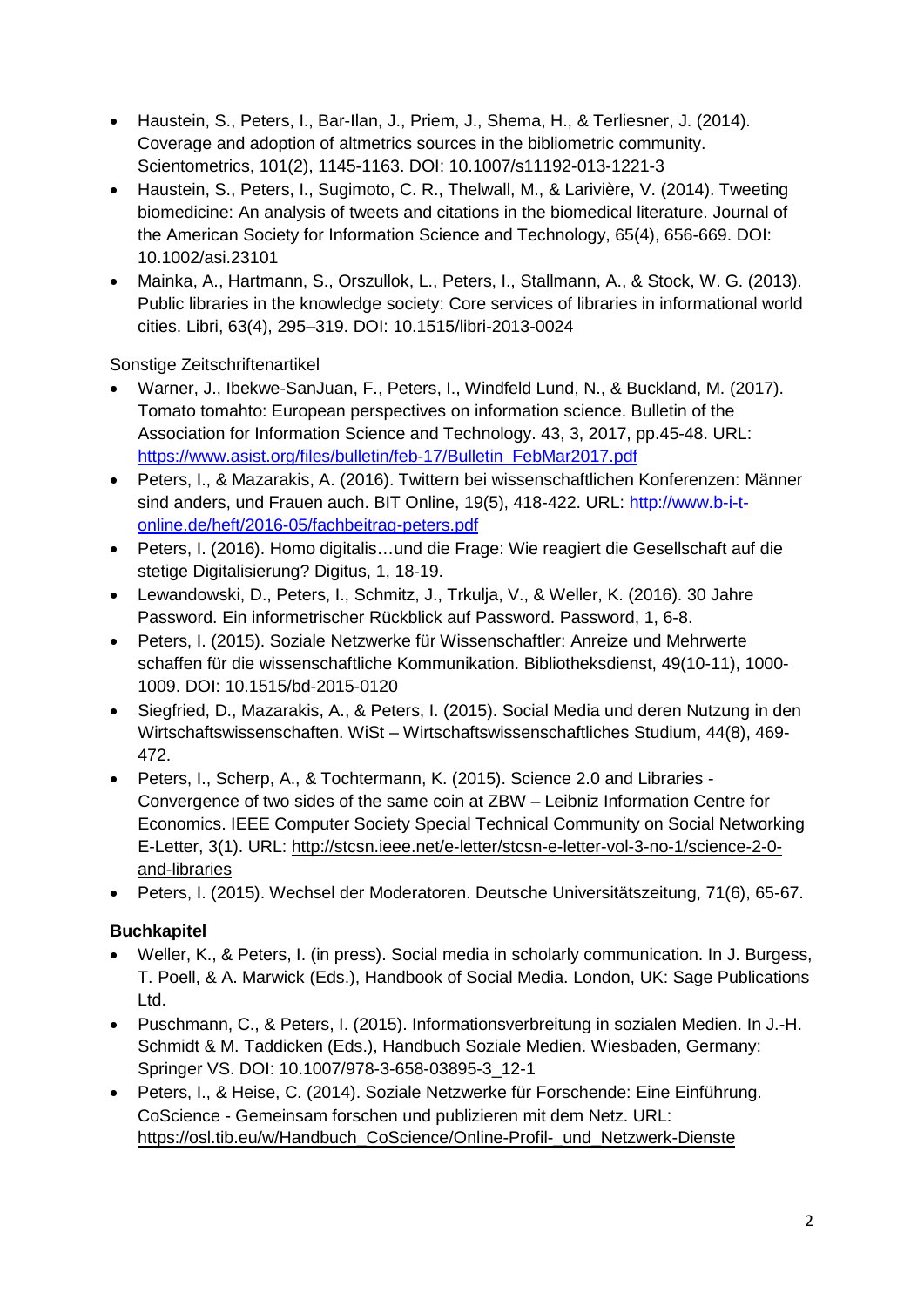• Mahrt, M., Weller, K., & Peters, I. (2014). Twitter in Scholarly Communication. In K. Weller, A. Bruns, J. Burgess, M. Mahrt, & C. Puschmann (Eds.), Twitter and Society (pp. 399-410). New York, NY: Peter Lang.

# **Peer-Reviewed Konferenzbeiträge und Poster**

- Mazarakis, A., & Peters, I. (in Druck). Facebook und seine Tücken ein Experiment an einer Bibliothek. In Proceedings of Mensch & Computer, Regensburg, Germany.
- Blümel, I., Heck, T., Heise, C., Peters, I., Scherp, A., & L. (2017). Science 2.0 & Open Science in Higher Education, Open Science Conference, Berlin. doi:10.5281/zenodo.376104
- Peters, I., & Mainka, A. (2016). "Push a badly built cart with bumpy wheels along a marshy meadow". Or: A short tale on the importance of information science. In Proceedings of the 79<sup>th</sup> Annual Meeting of the Association of Information Science and Technology, Copenhagen, Denmark (Article No. 124). URL: <https://www.asist.org/files/meetings/am16/proceedings/submissions/posters/44poster.pdf>
- Nuredini, K., & Peters, I. (2016). Enriching the knowledge of altmetrics studies by exploring social media metrics for economic and business studies journals. In Proceedings of the 21st International Conference on Science and Technology Indicators, Valencia, Spain. URL: [https://www.econstor.eu/bitstream/10419/146879/1/enriching](https://www.econstor.eu/bitstream/10419/146879/1/enriching-knowledge-altmetrics-economic-business-studies-journals.pdf)[knowledge-altmetrics-economic-business-studies-journals.pdf](https://www.econstor.eu/bitstream/10419/146879/1/enriching-knowledge-altmetrics-economic-business-studies-journals.pdf)
- Mazarakis, A., Lemke, S., & Peters, I. (2016). Tweets and scientific conferences: The use case of the Science 2.0 Conference – Revisited. In C. Bernardas & D. Minchella (Eds.), Proceedings of the Third European Conference on Social Media, Caen, France (pp. 214- 222). Reading, UK: Academic Conferences and Publishing International Ltd.. URL: <http://tinyurl.com/eswsm2016>
- Hall, M., Mazarakis, A., Peters, I., Chorley, M., Simon, S., Mai, J-E. & Strohmaier, M. (2016). Following user pathways: Cross platform and mixed methods analysis in social media studies (Workshop). In Proceedings of the 2016 CHI Conference Extended Abstracts on Human Factors in Computing Systems, Santa Clara, USA (CHI EA '16) (pp. 3400–3407). New York, NY: ACM. DOI: 10.1145/2851581.2856500
- Lemke, S., Mazarakis, A., & Peters, I. (2016). Characteristics of Twitter usage at scientific conferences. In Proceedings of the 18th General Online Research Conference (pp. 34– 35). Dresden: Deutsche Gesellschaft für Online-Forschung (DGOF).
- Mazarakis, A., & Peters, I. (2015). Tweets and scientific conferences: The use case of the Science 2.0 Conference. In Proceedings of 2nd European Conference on Social Media, Porto, Portugal (pp. 323-331). URL: http://pub.zbw.eu/dspace/bitstream/11108/216/1/2015 Mazarakis Tweets.pdf und [http://academic-conferences.org/pdfs/ECSM/ECSM\\_2015-timetable-0707.pdf](http://academic-conferences.org/pdfs/ECSM/ECSM_2015-timetable-0707.pdf)
- Nuredini, K., & Peters, I. (2015). Economic and business studies journals and readership information from Mendeley. In F. Pehar, C. Schlögl, & C. Wolff (Eds.), Re:inventing Information Science in the Networked Society, Proceedings of the 14th International Symposium on Information Science (ISI 2015), Zadar, Croatia (pp. 380-392). Glückstadt: Verlag Werner Hülsbusch. URL:<http://hdl.handle.net/10419/110467>
- Mazarakis, A., & Peters, I. (2015). Quo vadis German scholarly communication in economics? An Analysis on the Use of Social Media. In Proceedings of Workshop on The Future of Scholarly Communication in Economics, Hamburg, Germany. URL: <http://hdl.handle.net/10419/110679>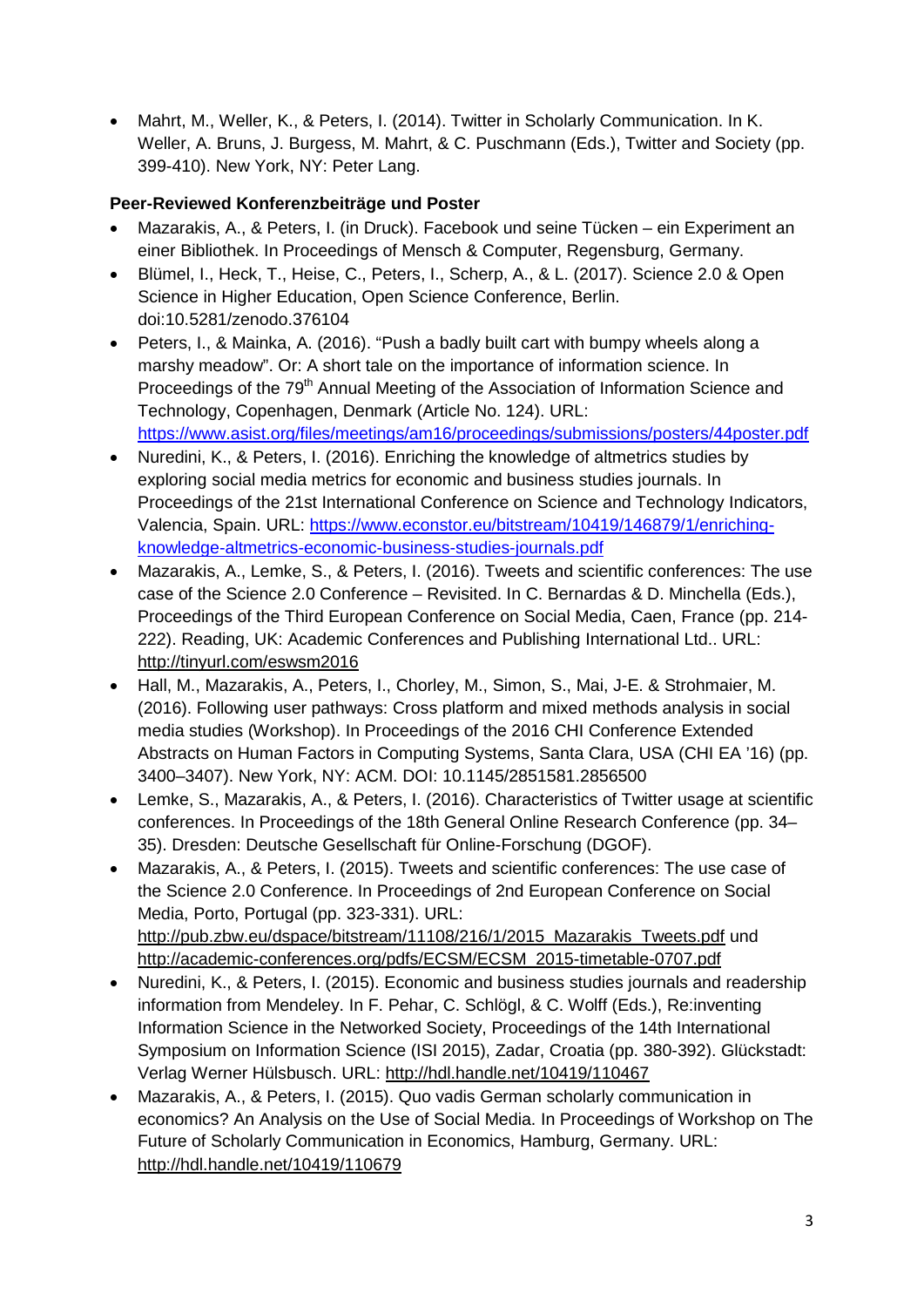• Kraker, P., Lex, E., Gorraiz, J., Gumpenberger, C., & Peters, I. (2015). Research data explored II: The anatomy and reception of figshare. In Proceedings of the 20th International Conference on Science and Technology Indicators, Lugano, Switzerland (pp. 77-79). Retrieved from

<http://sti2015.usi.ch/sites/www.sti2015.usi.ch/files/media/book-abstracts-sti2015.pdf>

- Peters, I., Kraker, P., Lex, E., Gumpenberger, C., & Gorraiz, J. (2015). Research data explored: Citations versus altmetrics. In A.A. Salah, Y. Tonta, A.A. Akdag Salah, C. Sugimoto, U. Al (Eds.), Proceedings of the 15th International Conference on Scientometrics and Informetrics, Istanbul, Turkey (pp. 172-183). Retrieved from <http://issi2015.org/files/downloads/all-papers/0172.pdf>
- Jobmann, A., Hoffmann, C.P., Künne, S., Peters, I., Schmitz, J., & Wollnik-Korn, G. (2014). Altmetrics for large, multidisciplinary research groups: Comparison of current tools. In Bibliometrie-Konferenz, Regensburg, Germany. Retrieved from [http://www.uni](http://www.uni-regensburg.de/bibliothek/medien/pdf-aktuelles/bibliometrie2014_peters.pdf)[regensburg.de/bibliothek/medien/pdf-aktuelles/bibliometrie2014\\_peters.pdf](http://www.uni-regensburg.de/bibliothek/medien/pdf-aktuelles/bibliometrie2014_peters.pdf)
- Peters, I., Jobmann, A., Eppelin, A., Hoffmann, C. P., Künne, S., &Wollnik-Korn, G. (2014). Altmetrics for large, multidisciplinary research groups: A case study of the Leibniz Association. In Proceedings of the Libraries in the Digital Age Conference, Zadar, Croatia. Retrieved from

<http://ozk.unizd.hr/proceedings/index.php/lida/article/view/162/138>

- Förster, T., Lamertz, L., Mainka, A., & Peters, I. (2014). The tweet and the city: Comparing Twitter activities in informational world cities. In M. Ockenfeld (Ed.), Informationsqualität und Wissensgenerierung. Proceedings der 3. DGI-Konferenz, Frankfurt a.M., Germany (pp.101-118). Nürnberg: Digital Print Group.
- Mainka, A., Hartmann, S., Stock, W.G., & Peters, I. (2014). Government and social media: A case study of 31 informational world cities. In Proceedings of the 47th Hawaii Conference on System Sciences, Waikoloa, Hawaii (pp. 1715-1724). DOI:10.1109/HICSS.2014.219
- Bowman, T.D., Peters, I., Haustein, S., & Holmberg, K. (2013). #twinkletweet: The use of hashtags by astrophysicists on Twitter. In SIGMetrics Workshop at ASIS&T Annual Meeting, Montréal, Canada. Retrieved from [http://de.slideshare.net/sarahstim/sigmet](http://de.slideshare.net/sarahstim/sigmet-twinkletweet-presentation)[twinkletweet-presentation](http://de.slideshare.net/sarahstim/sigmet-twinkletweet-presentation)

## **Reviews**

• Peters, I., & Nuredini, K. (2016). Referee report for: Innovations in scholarly communication - global survey on research tool usage [version 1; referees: 2 approved]. F1000Research 2016, 5:692. DOI: 10.5256/f1000research.9058.r14417

#### **Vorträge, Konferenzpräsentationen, Podiumsdiskussionen, und andere Beiträge (\*eingeladener Vortrag)**

- 26.07.17, "Altmetrics and Tweeting Scientists". Vortrag, Dagstuhl Seminar 17301 "User-Generated Content in Social Media", Schloss Dagstuhl, Germany. URL: <http://materials.dagstuhl.de/index.php?semnr=17301>
- 5.07.17, "Workshop of WG Metrics". LIBER Conference, Patras, Griechenland (mit Sarah K. Coombs). URL:<http://liber2017.lis.upatras.gr/program-outline/>
- 1.06.17, "Altmetrics und nun?" Workshop, Bibliothekartag, Frankfurt (mit Daniel Beucke, Astrid Orth). URL:<http://www.professionalabstracts.com/dbt2017/iplanner/> und <https://opus4.kobv.de/opus4-bib-info/frontdoor/index/index/docId/2980>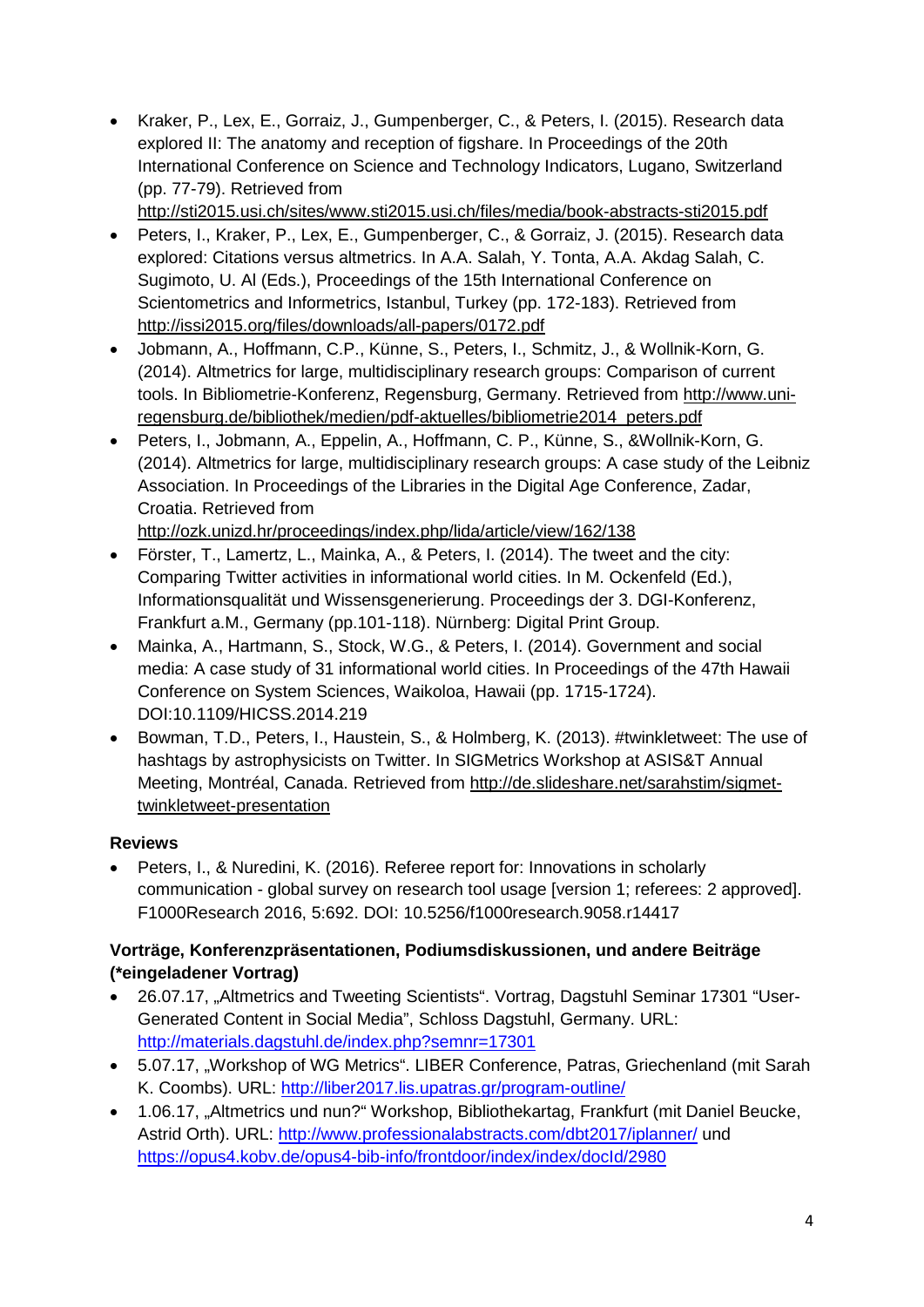- \*26.04.17, "Yes, we're open: Open science & libraries". Keynote, DARIAH-EU Annual Event, Berlin. URL: [http://dariah.eu/activities/dariah-annual-event/2nd-annual](http://dariah.eu/activities/dariah-annual-event/2nd-annual-event.html?type=0)[event.html?type=0](http://dariah.eu/activities/dariah-annual-event/2nd-annual-event.html?type=0)
- 10.04.17, "Rather than simply moving from "paying to read" to "paying to publish", it's time for a European Open Access Platform". Blog-Beitrag, LSE Impact Blog (mit Benedikt Fecher, Sascha Friesike, Gert G. Wagner). URL: [http://blogs.lse.ac.uk/impactofsocialsciences/2017/04/10/rather-than-simply-moving-from](http://blogs.lse.ac.uk/impactofsocialsciences/2017/04/10/rather-than-simply-moving-from-paying-to-read-to-paying-to-publish-its-time-for-a-european-open-access-platform/)[paying-to-read-to-paying-to-publish-its-time-for-a-european-open-access-platform/](http://blogs.lse.ac.uk/impactofsocialsciences/2017/04/10/rather-than-simply-moving-from-paying-to-read-to-paying-to-publish-its-time-for-a-european-open-access-platform/)
- \*30.03.17, Response zu Alexander Ruser " Die Stunde der Häretiker? Externe Zwänge, interne Kämpfe und ihr Einfluss auf wissenschaftliche Karrieren in der ,ökonomisierten' Wissenschaft". Pre-Conference "Publikationsstrategien in der Kommunikationswissenschaft", Düsseldorf. URL: [https://www.conftool.pro/dgpuk2017/index.php?page=browseSessions&form\\_session=1](https://www.conftool.pro/dgpuk2017/index.php?page=browseSessions&form_session=1)
- \*23.03.17, "Report of the EC Expert Group on Metrics". Podiumsdiskussion, Open Science Conference, Berlin (mit Judit Bar-Ilan, Benedikt Fecher, Stefan Hornbostel, Rene von Schomberg). URL: [https://www.open-science-conference.eu/wp](https://www.open-science-conference.eu/wp-content/uploads/2016/02/Open-Science-Conf_Panel_full-set.pdf)[content/uploads/2016/02/Open-Science-Conf\\_Panel\\_full-set.pdf](https://www.open-science-conference.eu/wp-content/uploads/2016/02/Open-Science-Conf_Panel_full-set.pdf)
- 22.03.17, "Science 2.0 & Open Science in Higher Education". Poster, Open Science Conference, Berlin (mit Ina Blümel, Tamara Heck, Christian Heise, Lambert Heller, Athanasios Mazarakis, Ansgar Scherp, Luzian Weisel). doi:10.5281/zenodo.376104
- 20.03.17, "Next Generation Metrics Report of the EU Expert Group on Altmetrics". Presentation, Open Science Policy Platform Meeting, Berlin.
- 20.03.17, Podcast für Helmholtz Gemeinschaft
- \* 24.02.17, "Yes, we're open: Open science & altmetrics". Keynote, 4th Annual KnowEscape Conference, Sofia, Bulgaria: [https://de.slideshare.net/Isabellapeters/open](https://de.slideshare.net/Isabellapeters/open-science-altmetrics)[science-altmetrics](https://de.slideshare.net/Isabellapeters/open-science-altmetrics)
- \*24.11.16, "Alternative Metriken im Einsatz: Lessons Learned". Vortrag, Forum Bibliometrie, München.
- \*11.11.16, "11 x altmetrics". Vortrag, 5th Season Lecture at GESIS, Köln.
- 16.10.16, "Definitions and Perceptions of Information Science As Provided by Members of the ASIS&T European Chapter". Vortrag bei Podiumsdiskussion "Tomato Tomahto: European Perspectives on Information Science (SIG/HFIS, EUChap)", ASIS&T Annual Meeting, Kopenhagen. URL: [https://www.asist.org/events/annual-meeting/annual](https://www.asist.org/events/annual-meeting/annual-meeting-2016/program/tomato-tomahto-european-perspectives-on-information-science-sighfis-euchap/)[meeting-2016/program/tomato-tomahto-european-perspectives-on-information-science](https://www.asist.org/events/annual-meeting/annual-meeting-2016/program/tomato-tomahto-european-perspectives-on-information-science-sighfis-euchap/)[sighfis-euchap/](https://www.asist.org/events/annual-meeting/annual-meeting-2016/program/tomato-tomahto-european-perspectives-on-information-science-sighfis-euchap/)
- \*29.09.16, "Next-generation metrics: responsible metrics and evaluation for open science" (mit Judit Bar-Ilan). Podiumsdiskussion, 3:AM Conference, Bukarest, Rumänien. Collection:<https://dx.doi.org/10.6084/m9.figshare.c.3488817.v1> - Blog Coverage: <http://altmetricsconference.com/responsible-metrics/>
- 28.09.16, "Economists tell their ImpactStory" (mit Kaltrina Nuredini).Lightning Talk & Poster, 3:AM Conference, Bukarest, Rumänien.
- 15.09.16, "Next-Generation Metrics: Responsible Metrics & Evaluation for Open Science" (with James Wilsdon, Judit Bar-Ilan, Paul Wouters). Podiumsdiskussion, 21st International Conference on Science and Technology Indicators, Valencia, Spain.
- \*22.06.16, "Wissenschaft im, mit und von dem Web: Oder was Katzenbilder mit dem Alltag einer Wissenschaftlerin zu tun haben". Vortrag, Kieler-Woche-Diskussion der ZBW - "Digitalisierung der Wissenschaft und Open Science". Video: <http://www.zbw.eu/de/forschung/web-science/>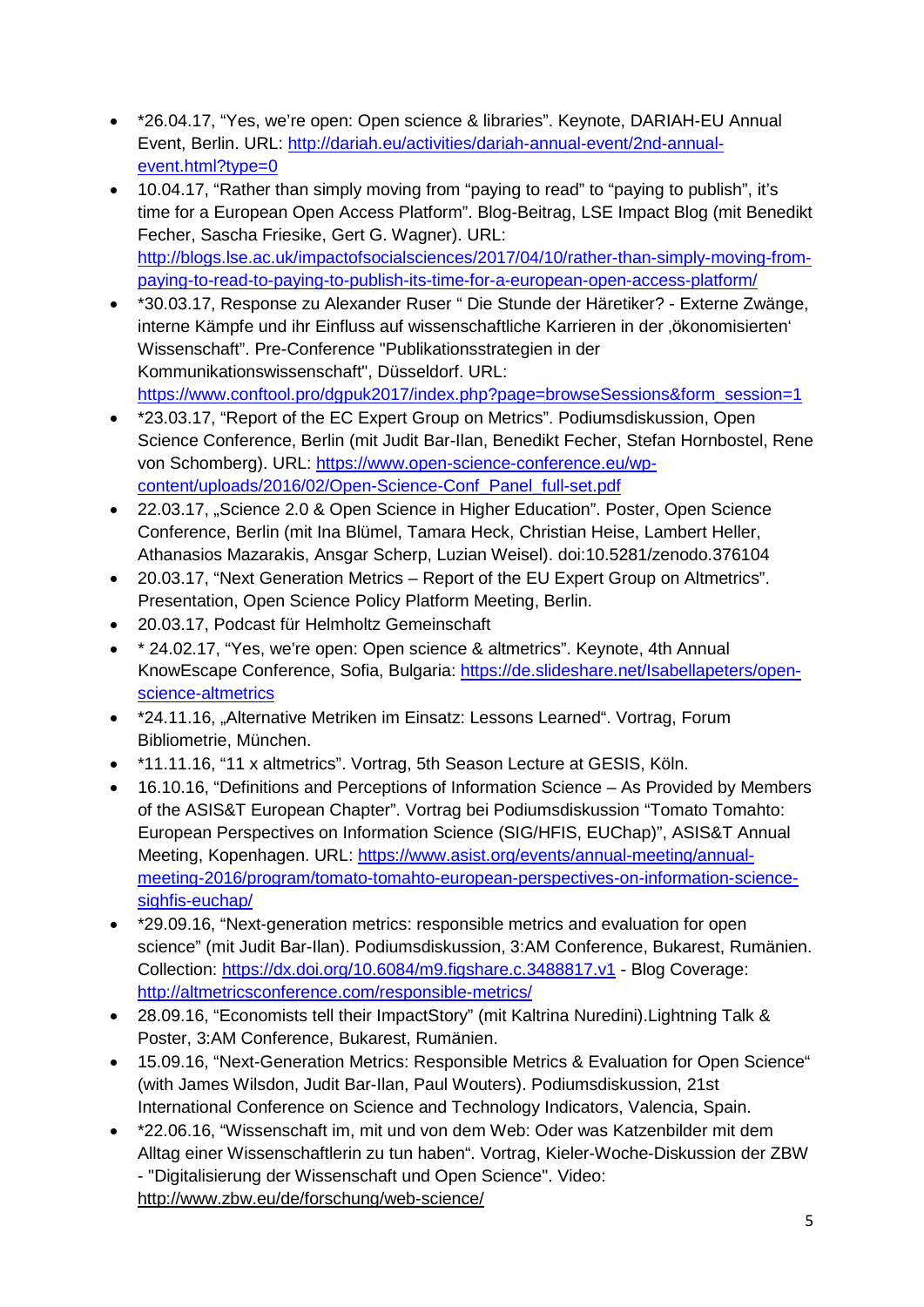- \*15.06.16, "How to write successful journal manuscripts and convince the reviewer". ASIS&T Webinar. URL:<http://www.asis.org/Chapters/Student/esc/?p=1149>
- \*17.05.16, "Are altmetrics (aggregator) studies reliable at all?". Vortrag, #Fail Workshop, ICWSM, Cologne. URL:<https://failworkshops.wordpress.com/fail-at-icwsm-16/>
- 03.05.16, "Gender Disparities and Sci20-Conference Tweets" (mit Athanasios Mazarakis). Poster, Science 2.0 Conference, Cologne, Germany.
- 03.05.16, "OER-Poster" (mit Athanasios Mazarakis). Poster, Science 2.0 Conference, Cologne, Germany.
- 22.03.16, "Informatikerinnen und ihre Karrieren". Podiumsdiskussion, Studieninformationstage, CAU Kiel.
- 28.02.16, "Science 2.0 in der Lehre". Workshop, OER Festival, Berlin (mit Ina Blümel, Tamara Heck, Christian Heise, Lambert Heller, Athanasios Mazarakis, Ansgar Scherp, Luzian Weisel): http://open-educational-resources.de/16/oercamp/workshops/#Science
- \*09.02.16, "How to Evaluate the Impact of Research on Society?". Podiumsdiskussion, ISOS Graduate School, Geomar, Kiel.
- \*28.01.16, "Science 2.0". Vortrag, Universität Münster.
- \*19.01.16, "Science 2.0". Vortrag und Workshop, Liechtenstein Institut, Vaduz, Liechtenstein.
- 2.12.15, "Digging Conference Tweets and Finding Conference Related Tweeting Behavior and Gender Disparities" (mit Athanasios Mazarakis). Peer-reviewed Poster, Second Computational Social Science Winter Symposium, Cologne, Germany. URL: <http://www.gesis.org/css-wintersymposium/program/poster-sessions-presentations/>
- 09.11.2015, "Self-Presentation in Academia Today: From Peer-Reviewed Publications to Social Media" (mit Tim Bowman, Stefanie Haustein, Stasa Milojevich). Podiumsdiskussion, ASIS&T Annual Meeting, St. Louis, USA. URL: <https://www.asist.org/SIG/SIGMET/2015/11/09/panel2015/>
- 8.10.15, "Altmetrics as indicators of economic and social impact". Blog-Post: [https://altmetricsconf.wordpress.com/2015/10/08/altmetrics-as-indicators-of-economic](https://altmetricsconf.wordpress.com/2015/10/08/altmetrics-as-indicators-of-economic-and-social-impact)[and-social-impact](https://altmetricsconf.wordpress.com/2015/10/08/altmetrics-as-indicators-of-economic-and-social-impact)
- \*18.09.15, "Altmetrics". Vortrag, Jahrestagung AK Bibliotheken, Bremen.
- 17.09.15, "Research Data Explored according to three different metrics Neue Metriken und Forschungsdaten: Eine explorative Studie" (mit Peter Kraker, Elisabeth Lex, Juan Gorraiz, Christian Gumpenberger). Vortrag, Österreichischer Bibliothekartag. URL: <http://bibliothekartag2015.univie.ac.at/konferenzprogramm/>
- 4.09.15, "Research Data Explored II: the Anatomy and Reception of figshare" (mit Peter Kraker, Elisabeth Lex, Juan Gorraiz, Christian Gumpenberger). Peer-reviewed Vortrag, STI, Lugano, Switzerland.
- 10.07.15, "Tweets and Scientific Conferences: The use Case of the Science 2.0 Conference" (mit Athanasios Mazarakis, Steffen Lemke). Peer-reviewed Vortrag, 2nd European Conference on Social Media, Porto, Portugal. URL: [http://academic](http://academic-conferences.org/pdfs/ECSM/ECSM_2015-timetable-0707.pdf)[conferences.org/pdfs/ECSM/ECSM\\_2015-timetable-0707.pdf](http://academic-conferences.org/pdfs/ECSM/ECSM_2015-timetable-0707.pdf)
- 02.07.15 .Research Data Explored: Citations versus Altmetrics" (mit Peter Kraker, Elisabeth Lex, Christian Gumpenberger, Juan Gorraiz). Peer-reviewed Vortrag, 15th International Conference on Scientometrics and Informetrics, Istanbul, Turkey.
- 31.3.15, "Quo Vadis German Scholarly Communication in Economics? An Analysis on the Use of Social Media" (mit Athanasios Mazarakis). Peer-reviewed Vortrag, Workshop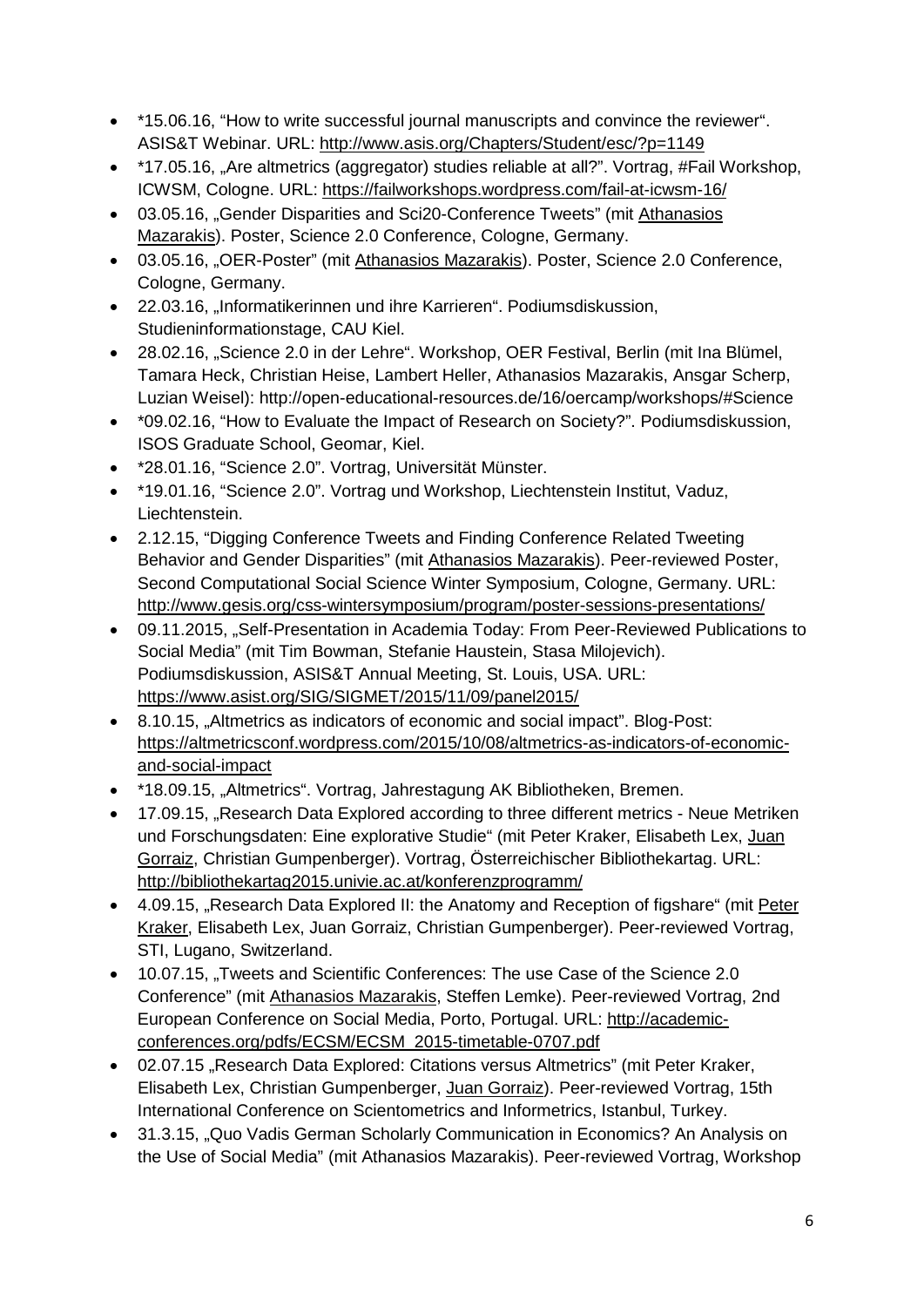The Future of Scholarly Communication in Economics, Hamburg. URL: [http://www.economics-ejournal.org/events-1/scholeco15\)](http://www.economics-ejournal.org/events-1/scholeco15).

- 25.03.15, "New Perspectives in Scientific Publishing". Session Chair, Science 2.0-Conference, Hamburg. URL: [http://www.science20-conference.eu/archive/science-2-0](http://www.science20-conference.eu/archive/science-2-0-conference-2015/programme) [conference-2015/programme](http://www.science20-conference.eu/archive/science-2-0-conference-2015/programme)
- 19.03.2015, "Understanding Scientific Conference Tweets" (mit Steffen Lemke, Athanasios Mazarakis). Peer-reviewed Poster, General Online Research GOR, Köln, Germany (Abstract: [http://www.zbw.eu/fileadmin/pdf/aktuell/2015-gor-poster-abstract.pdf;](http://www.zbw.eu/fileadmin/pdf/aktuell/2015-gor-poster-abstract.pdf) Poster: [http://www.zbw.eu/fileadmin/pdf/aktuell/2015-gor-poster-lemke-mazarakis](http://www.zbw.eu/fileadmin/pdf/aktuell/2015-gor-poster-lemke-mazarakis-peters.pdf)[peters.pdf\)](http://www.zbw.eu/fileadmin/pdf/aktuell/2015-gor-poster-lemke-mazarakis-peters.pdf).
- \*17.03.15, "Science 2.0: Vernetzung und nutzergenerierter Content in der Wissenschaft". Vortrag, iScience-Tag, Potsdam. URL: [http://www.fh](http://www.fh-potsdam.de/studieren/informationswissenschaften/forschung-und-entwicklung/tagungen/i-science-tag-2015)[potsdam.de/studieren/informationswissenschaften/forschung-und](http://www.fh-potsdam.de/studieren/informationswissenschaften/forschung-und-entwicklung/tagungen/i-science-tag-2015)[entwicklung/tagungen/i-science-tag-2015\)](http://www.fh-potsdam.de/studieren/informationswissenschaften/forschung-und-entwicklung/tagungen/i-science-tag-2015)
- \*04.02.15, "Soziale Netzwerke für Wissenschaftler und akademisches Identitätsmanagement". Webinar, Hannover. URL:<https://av.tib.eu/media/15234?33>
- 04.11.14, "Informetrics, bibliometrics, scientometrics, altmetrics: What is it all about?" (mit Judit Bar-Ilan, Gali Halevi, Stefanie Haustein, Andrea Scharnhorst, Jevin West). Podiumsdiskussion, ASIS&T Annual Meeting, Seattle, USA. URL: [https://figshare.com/articles/Informetrics\\_bibliometrics\\_scientometrics\\_altmetrics\\_What\\_i](https://figshare.com/articles/Informetrics_bibliometrics_scientometrics_altmetrics_What_is_it_all_about_Answers_by_the_panel/1491369) [s\\_it\\_all\\_about\\_Answers\\_by\\_the\\_panel/1491369](https://figshare.com/articles/Informetrics_bibliometrics_scientometrics_altmetrics_What_is_it_all_about_Answers_by_the_panel/1491369)
- \*17.10.14, "Wissenschaft 2.0: Forschung neu denken". Vortrag, Barcamp "Wissenschaft 2.0 - Forschung neu denken", Hamburg. URL: [http://www.wissenschaft](http://www.wissenschaft-kontrovers.de/wissenschaft-2-0-forschung-neu-denken)[kontrovers.de/wissenschaft-2-0-forschung-neu-denken,](http://www.wissenschaft-kontrovers.de/wissenschaft-2-0-forschung-neu-denken) Slides: [http://de.slideshare.net/Isabellapeters/impulsstatement-barcamp-wissenschaft-](http://de.slideshare.net/Isabellapeters/impulsstatement-barcamp-wissenschaft-20forschung-neu-denken)[20forschung-neu-denken,](http://de.slideshare.net/Isabellapeters/impulsstatement-barcamp-wissenschaft-20forschung-neu-denken) Video: [https://www.youtube.com/watch?feature=player\\_embedded&x-yt](https://www.youtube.com/watch?feature=player_embedded&x-yt-ts=1422579428&v=U6GZQl4vSQQ&x-yt-cl=85114404)[ts=1422579428&v=U6GZQl4vSQQ&x-yt-cl=85114404,](https://www.youtube.com/watch?feature=player_embedded&x-yt-ts=1422579428&v=U6GZQl4vSQQ&x-yt-cl=85114404) ThingLink: <https://annekliem.wordpress.com/tag/isabella-peters/> and [www.thinglink.com/card/581462413488947201](http://www.thinglink.com/card/581462413488947201)
- \*13.10.14, "Open Science on Stage" und "Altmetrics: The democratization of research evaluation?". Podiumsdiskussion und Vortrag, Open Science Days, Berlin. URL: <http://hdl.handle.net/11858/00-001M-0000-0023-F505-B> und [http://pubman.mpdl.mpg.de/pubman/item/escidoc:2062416:2/component/escidoc:206253](http://pubman.mpdl.mpg.de/pubman/item/escidoc:2062416:2/component/escidoc:2062534/Open%20Science_Peters_Altmetrics.pdf) [4/Open%20Science\\_Peters\\_Altmetrics.pdf](http://pubman.mpdl.mpg.de/pubman/item/escidoc:2062416:2/component/escidoc:2062534/Open%20Science_Peters_Altmetrics.pdf)
- \* 06.10.14, "Science 2.0: Wissenschaft im Netz". Vortrag, Leibniz Lektionen der Urania, Berlin.
- 10.09.14, "Science 2.0. wirtschaftswissenschaftlicher Forschungsalltag im Social Web". Moderation der Podiumsdiskussion, VfS-Konferenz, Hamburg. URL: <http://www.zbw.eu/fileadmin/pdf/veranstaltungen/2014-vsp-panel.pdf>
- \*09.9.14, "Altmetrics: was sind das?". Vortrag, Open Access-Tage, Köln, Germany. Slides: [http://open](http://open-access.net/fileadmin/OAT/OAT14/Altmetrics_Was_ist_das_Peters_2014)[access.net/fileadmin/OAT/OAT14/Altmetrics\\_Was\\_ist\\_das\\_Peters\\_2014;](http://open-access.net/fileadmin/OAT/OAT14/Altmetrics_Was_ist_das_Peters_2014) Video: <https://www.youtube.com/watch?v=MkVgD4fPxDQ>
- \*22.7.2014, "Science 2.0 Alter Wein in neuen Schläuchen?". Vortrag, Rotary Club Kiel-Eider, Kiel.